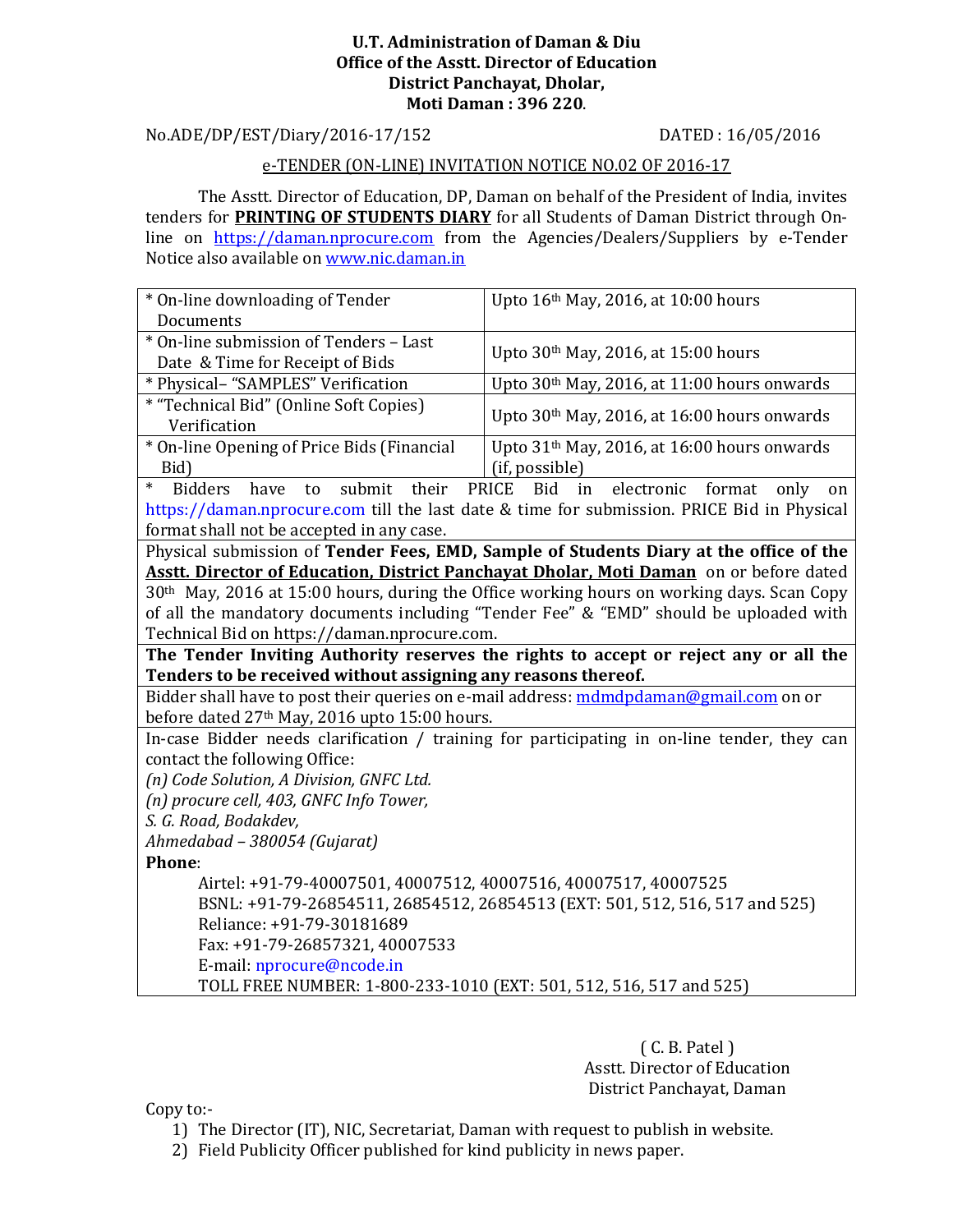## **TENDER DOCUMENT FOR**

Printing of Students Diary for all Students for the year 2016-17 ASSISTANT DIRECTOR OF EDUCATION, DISTRICT PANCHYAT, MOTI DAMAN.

TENDER NOTICE NO. ADE/DP/EST/Diary/2016-17/152 DATED: 16/05/2016

# **TECHNICAL BID (ANNEXURE-I)**

I / We certify that I / We read understood and accept the contents of the broad terms and conditions incorporated in the Tender Form and 'Note' below and submit this Tender for consideration. I / We certify that the above statements are true.

(Signature of the Owner / Proprietor)

 $\frac{1}{\sqrt{2}}$  ,  $\frac{1}{\sqrt{2}}$  ,  $\frac{1}{\sqrt{2}}$  ,  $\frac{1}{\sqrt{2}}$  ,  $\frac{1}{\sqrt{2}}$  ,  $\frac{1}{\sqrt{2}}$  ,  $\frac{1}{\sqrt{2}}$  ,  $\frac{1}{\sqrt{2}}$  ,  $\frac{1}{\sqrt{2}}$  ,  $\frac{1}{\sqrt{2}}$  ,  $\frac{1}{\sqrt{2}}$  ,  $\frac{1}{\sqrt{2}}$  ,  $\frac{1}{\sqrt{2}}$  ,  $\frac{1}{\sqrt{2}}$  ,  $\frac{1}{\sqrt{2}}$ 

Full Name of the Firm \_\_\_\_\_\_\_\_\_\_\_\_\_\_\_\_\_\_\_\_\_\_\_\_\_

Address \_\_\_\_\_\_\_\_\_\_\_\_\_\_\_\_\_\_\_\_\_\_\_\_\_

DATE: \_\_\_\_\_\_\_\_\_\_\_\_\_\_ (SEAL)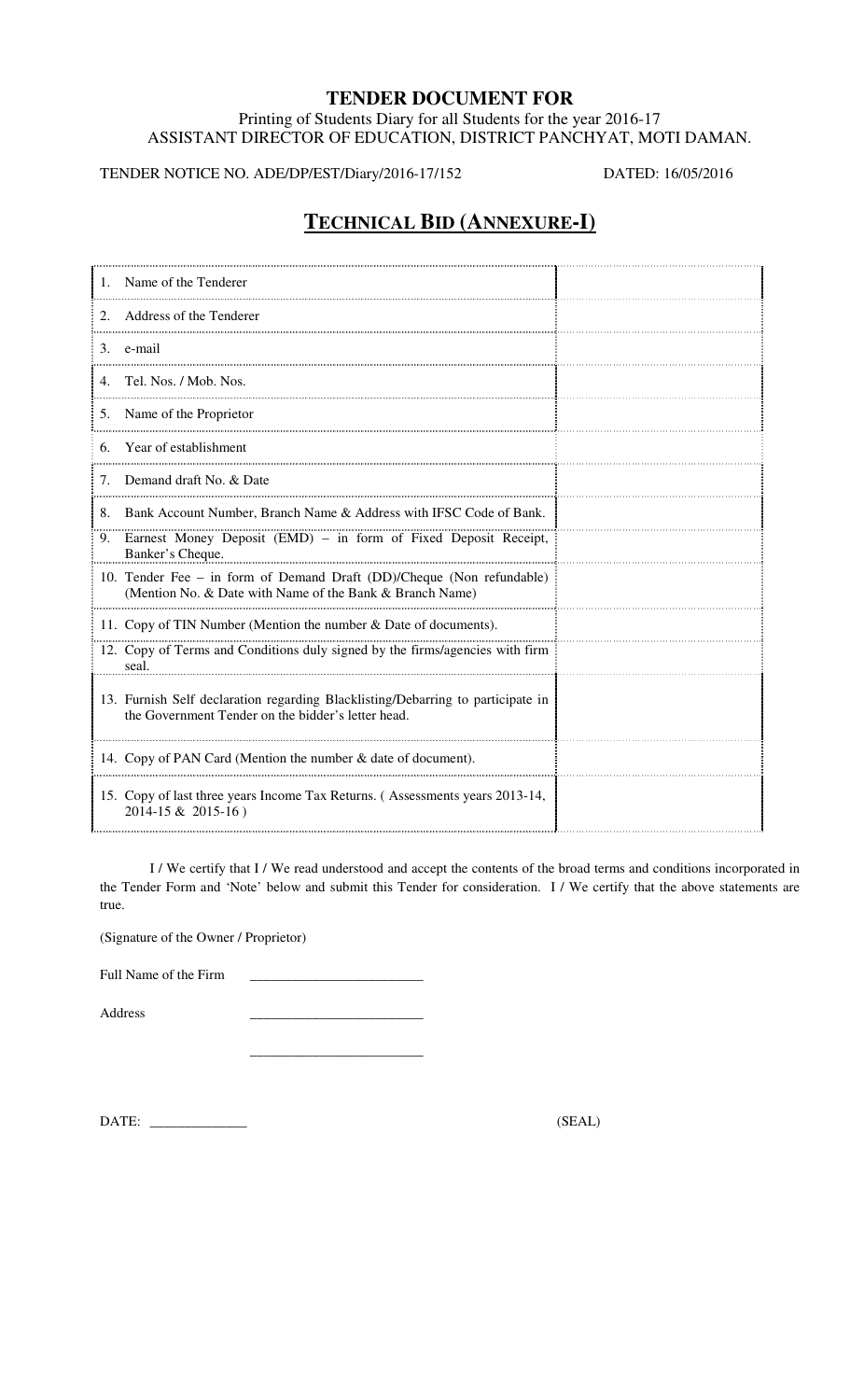# **Format for Financial Bid (ANNEXURE-II)**

| Sr. No. | Description                                                                                                                                                                                                                                                                                          | Quantity    | Rate per unit |
|---------|------------------------------------------------------------------------------------------------------------------------------------------------------------------------------------------------------------------------------------------------------------------------------------------------------|-------------|---------------|
| 1.      | Specification regarding Printing of<br><b>Students Diary</b><br>Printing: 350 GSM Art Card<br>Title Printing: Front & Back Printing<br>Multi colour with lamination gloss<br>Paper: 80 GSM Maplitho<br>Printing: Single black colour<br>Size: 21 cm X 15 cm<br>Pages: $144$<br>Quantity: 10,500 nos. | 10,500 nos. |               |

### TENDER NOTICE NO.ADE/DP/EST/Diary/2016-17/152 DATED: 16/05/2016

**Note:** - Specification/Brand of each Item should be clearly indicated in the Tender, ensuring I.S.I. quality/standard.

Item wise L1 rate basis

Price/Rate should be quoted inclusive of all applicable taxes.

The "Financial Bid" will have to be applied online through e-procurement online.

**( C.B.Patel )**  Asstt. Director of Education, District Panchayat, Daman.

Signature of the Supplier/tenderer (with seal) Encl: - E.M.D. FOR RS. 30,900/-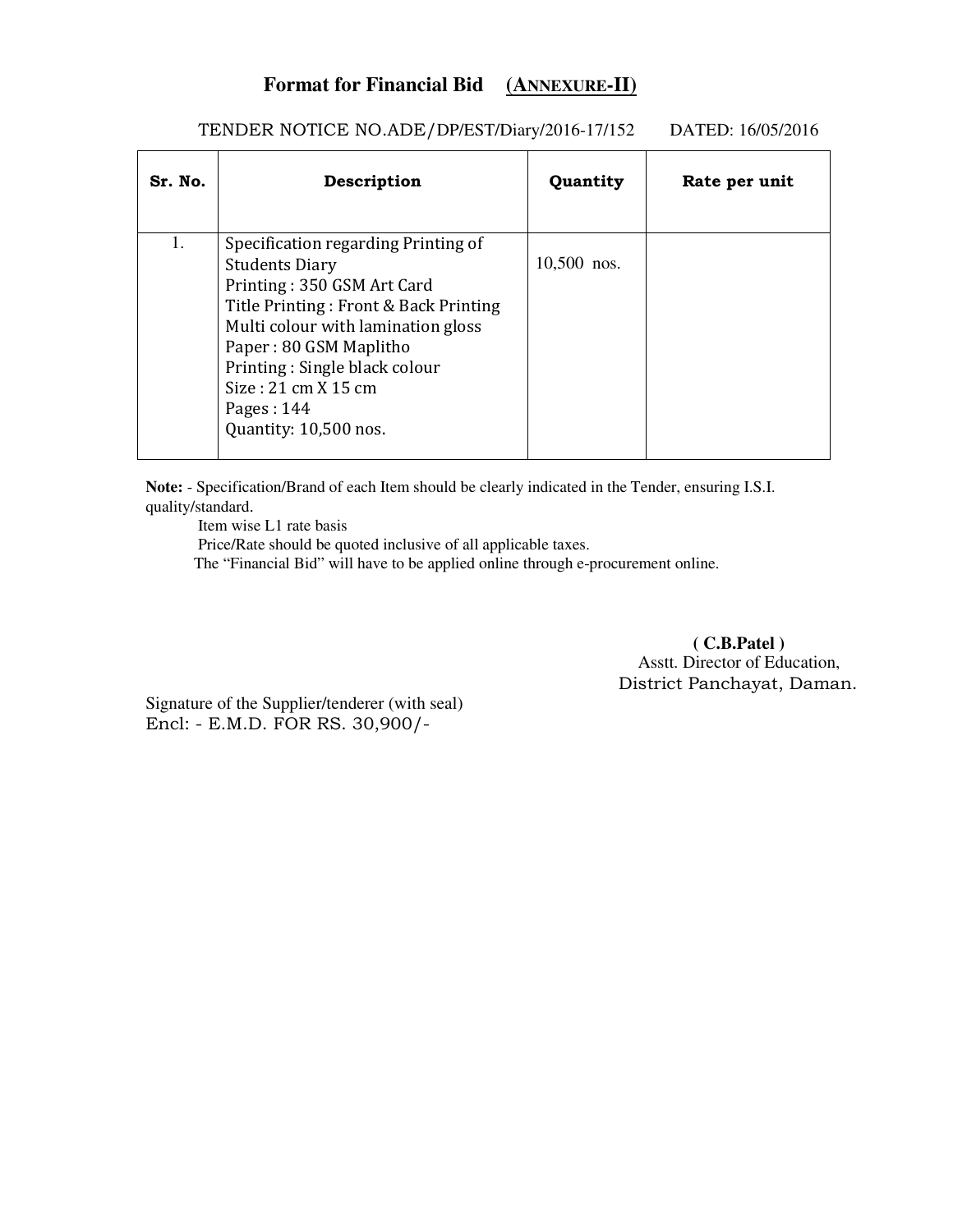# **U.T. ADMINISTRATION OF DAMAN & DIU, ASSTT. DIRECTOR OF EDUCATION, DISTRICT PANCHAYAT, MOTI DAMAN. Terms & Conditions for Printing of Students Diary**

- 1. Tenders are invited by e-Tendering system so the 'Technical Bid' will be submitted in the Tender box with Envelope written as 'Technical Bid'. It should contain full information as required in Annexure – I (Technical Bid] provided herewith.
	- (a) The 'Financial Bid' will have to be applied on line through e-procurement online & as per Terms and conditions, Technical Bid Documents uploaded on e – Procurement online (Scan Copy).
	- (b) The tenders will be opened during a week's time from the opening of the Technical Bid for verification of the Samples provided.
- 2. The Tenderer will have to supply a physical sample of the respective bidding of the Printing of Students Diary along with the TECHNICAL BID, as per the specifications in the Printing of students diary in the Financial Bid (You may consult this office for any inquiry).
- 3. **The Tenderer will have to submit Physical Samples for students diary as per the specification alongwith the Tender Fee & EMD in original.**
- 4. The Tenderer has to submit the SAMPLES of the students diary as per the prescribed time limit mentioned in Tender advertisement and acknowledged from the Asstt. Director of Education, District Panchayat, Daman.
- 5. Acknowledgement of Samples submitted with the Technical Bid shall be issued by the Asstt. Director of Education, District Panchayat, Daman.
- 6. The bidder shall carefully examine the terms, conditions and specifications of the tender notice alongwith enclose and in case of any doubt the tenderer shall get it clarified with the Office of the Asstt. Director of Education, District Panhayat, Daman.
- 7. In First instance, the Physical Verification of "students diary" & Technical Bid of all the bidders & if, it's found to be satisfactory than after the Financial Bids of the eligible bidders/Tenderers only will be considered for the said Tender.
- 8. The collection of the Physical Samples of the non selected tenderers shall be mad within 20 days from the opening of the Financial Bid from this Department. And there will be no responsibility of this Department after 20 days regarding miss-placement, breakage, theft etc.
- 9. Physical Sample of the successful bidder will be considered within the supply order.
- 10.Tenders received after due date and time mentioned above will not be accepted.
- 11.The Asstt. Director of Education, District Panchayat, Daman reserves the rights to accept or reject any tender without assigning any reason.
- 12.Tender incomplete in any respect or conditional Tender will not be accepted.
- 13.Tender Fee of Rs. 1,000/- (Rupees Two Thousand only) (Non refundable) in form of Demand Draft (DD)/Cheque from any Nationalized / Scheduled Bank in favor of '**Asstt. Director of Education, District Panchayat, Moti Daman'** and should be kept in a sealed separate cover super-scribing Tender Fee. Tender received without "Tender Fee" will directly disqualify for the said Bidding / Tender. **A scanned copy of the "Tender Fee" shall be uploading with online Technical Bid.**
- 14.The Earnest Money Deposit (E.M.D.) of Rs. 30,900/- (Rupees Thirty Thousand Nine hundred only) in form of Fixed Deposit Receipt (FDR) / Banker's Cheque from any Nationalized / Scheduled Bank drawn in favour of '**Asstt. Director of Education, District Panchayat, Moti Daman'** and should be kept in a sealed separate cover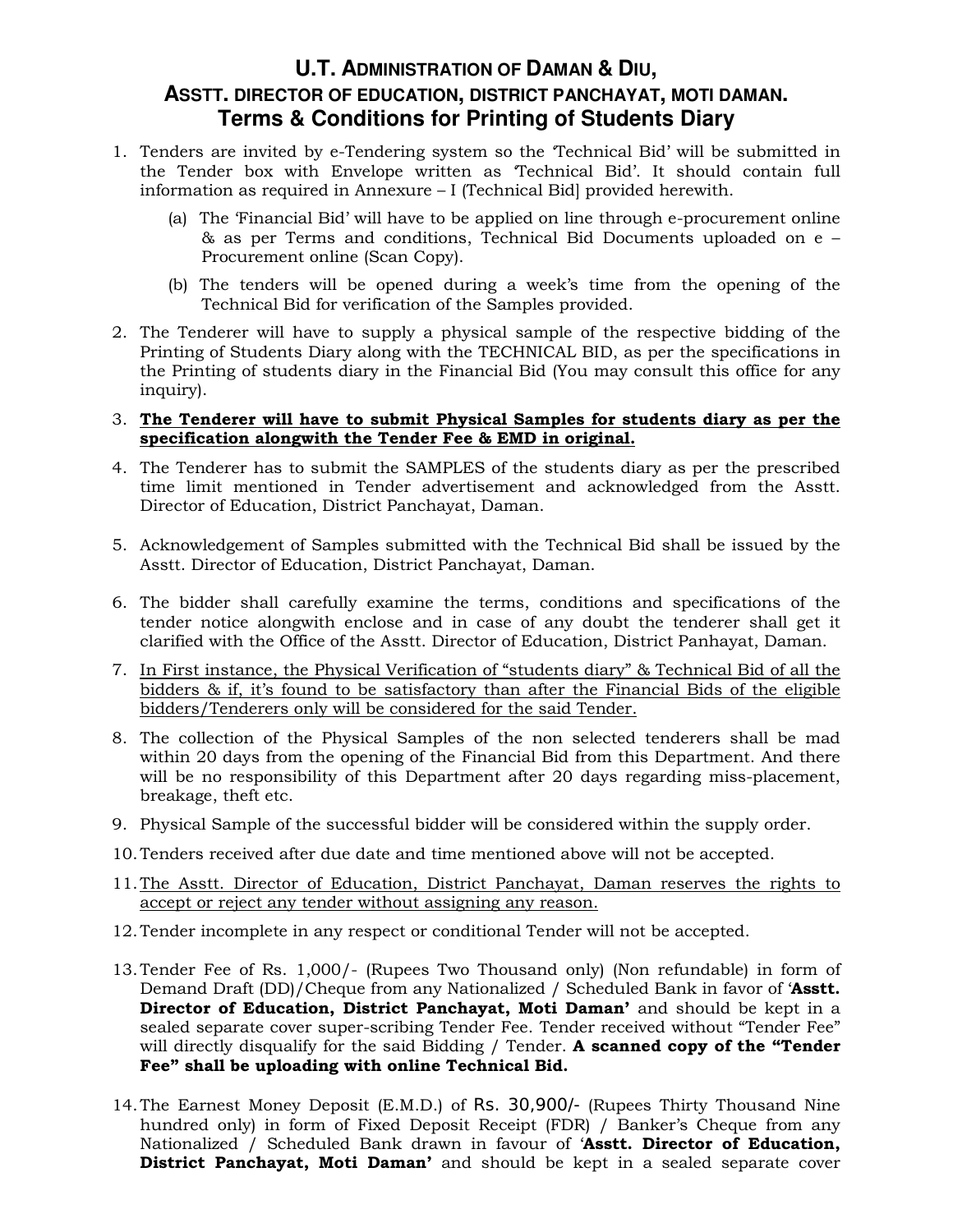super-scribing E.M.D. without mentioning amount. Tender received without E.M.D. will directly disqualify for the said Bidding / Tender. **A scanned copy of the E.M.D. shall be uploading with online Technical Bid.** 

- 15.The submission of E.M.D. is compulsory for all the tenderers and no exemption will be granted for submission of E.M.D. in any case.
- 16.Bid securities of the unsuccessful bidders will be returned after expiry of the final bid validity on or before the 30<sup>th</sup> days after award of the contract.
- 17.Bid securities of the successful bidder fixed deposit receipt will remain valid for a period of sixty days beyond the date of completion of all contractual of the supplier.
- 18.The Head of Office will consider extension of time for remitting the Security Deposit as demanded. However, in case of detail to consider such extension, the supplier is bound to abide by the limit given and liable to make good any loss to the Government on account of his failure to abide by the time limit stipulated.
- 19.In case of failure to replace the non-accepted and rejected articles from supplies made as mentioned in the conditions, the loss undergone by the Government will be recovered from the supplier's Security Deposit / Earnest Money or payment due of any bill(s) to the extent required.
- 20.The supplies of stores, equipment etc. of inferior quality / standard or of different specification other than that ordered / specified and/or incomplete or broken articles will not be accepted. The supplier will have to replace the same at his own cost and risk. Intimation of non-acceptance of any stores, machinery and equipment etc. will be sent to the supplier within 10 days from the date of receipt of the stores, machinery and equipment will be returned to the supplier at his own cost and risk, if he so desires and intimates accordingly within 15 days from the date of dispatch of intimated accordingly within 15 days from the date of dispatch of intimation of the nonacceptance. However, if no communication is received within 15 days from the date of communication in the Tender Inviting Officer will not be responsible for any damage, loss, etc. of such rejected articles.
- 21.In case of failure to supply the stores, machinery and equipment, etc. ordered for as per the conditions and within the stipulated time, the same articles will be obtained, if required from the tenderer who offered next higher rates or from any other sources, as may be decided by the Tender Inviting Officer and the loss to the Government on account of such purchase(s) shall be recovered from the supplier's Security Deposit/Earnest Money or bills payable. The suppliers shall have no right to dispute with such procedure.
- 22.If at any time after the order for supply of Stores, Machinery & Equipment, the Tender Inviting Officer shall for any reason whatsoever not require the whole or part of the quantity thereof as specified in the order. The Tender Inviting Officer shall give notice in writing of the fact to the supplier(s) who shall have no claim to any payment of compensation whatsoever on account of any profit or advantage which the supplier(s) might have derived from the supply of articles in full, but which did not derive in consequence of the full quantity of articles not having been purchased, nor shall have any claim for compensation by reasons of any alterations having been made in the original instructions which shall involve any curtailment of the supply originally contemplated.
- 23.The Earnest Money / Security Deposit(s) paid by the tender(s) earlier against any tender(s) or supply order(s) is are not adjustable with Earnest Money or Security Deposit required by these conditions.
- 24.All bills should be in DUPLICATE and should invariably mention the number and date of supply order.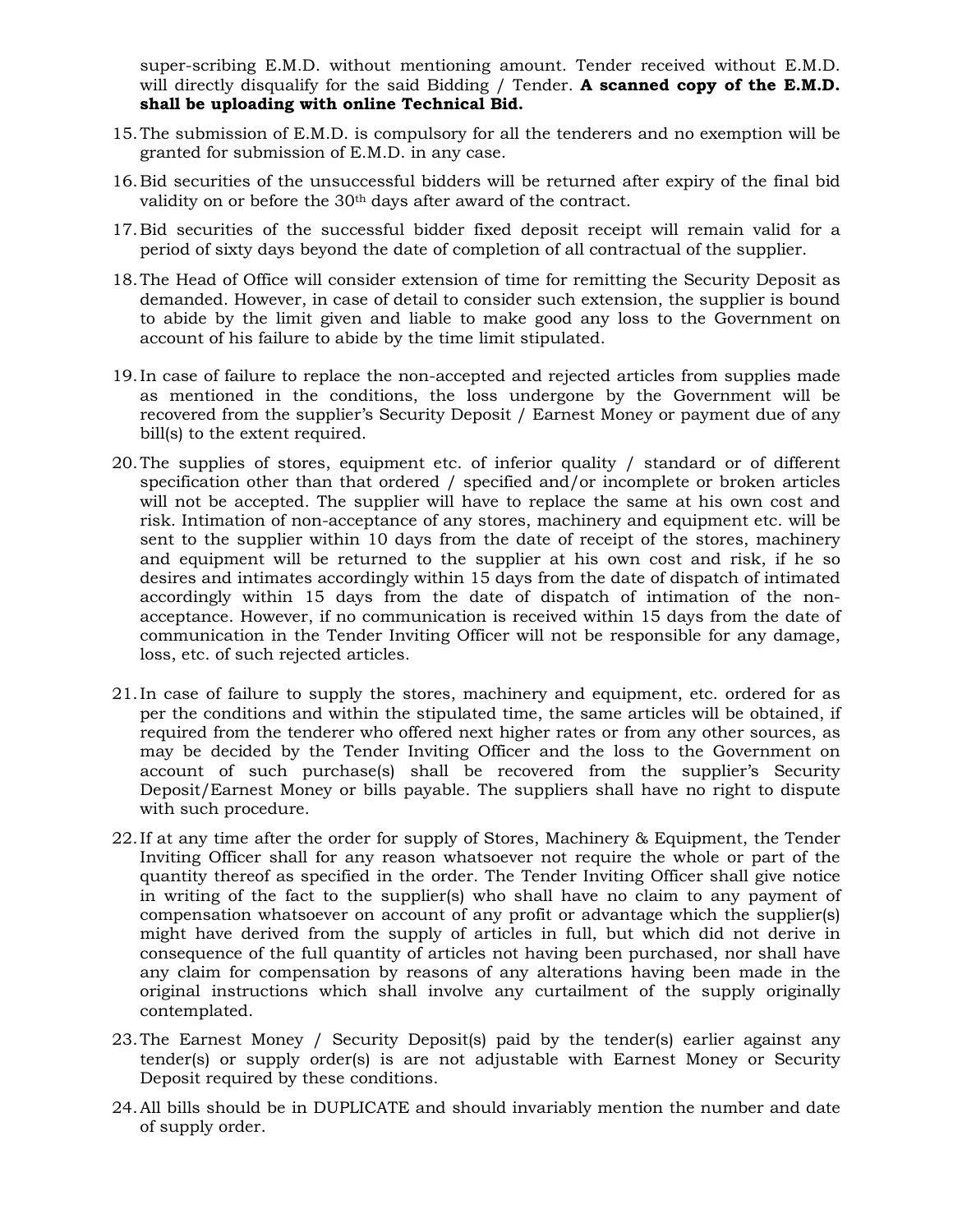- 25.All bills for amount of above Rs. 5,000/- should be pre-receipted on a Revenue Stamp of proper value. Bills for amount above Rs. 5,000/- which are not pre-receipted on Revenue Stamp of proper value will not be accepted for payment.
- 26.Each bill in which Sales Tax / VAT is charged must contain the following certificate on the body of the bill.

" Certified that the goods on which Sales Tax / VAT has been charged have not been exempted under the Central Sales Tax & VAT Act or the Rules made thereunder and the amount charged on account of Sales Tax on these goods is not more than what is payable under the provisions of relevant Act or the Rules made thereunder".

- 27. On acceptance of the tender it will become a contract and shall be bound by the terms and conditions of the tender under the provisions of GFR.
- 28.The Performance Security amount shall stand forfeited in case of breach of any of the conditions mentioned herein and if the services of the contractor are found unsatisfactory.
- 29. The Tendering firms / agencies are required to **upload scan copies** of the following documents compulsorily with Technical Bid on htpps://daman.nprocure.com. Failing to which their bids will be summarily / our-rightly rejected and will not be considered without assigning any reasons thereof.
	- i. Copy of PAN Card.
	- ii. Copy of TIN Number.
	- iii. Copy of Income Tax Returns for last three years (i.e. Assessments years 2013-14, 2014-15 & 2015-16 ).
	- iv. Earnest Money Deposit (E.M.D.) of Rs. 30,900/- (Rupees Thirty thousand nine hundred only) by drawing a Demand Draft, FDR or Banker's Cheque on any Nationalist Schedule Bank, in favour of **Asstt. Director of Education, District Panchayat, Daman.**
	- v. Tender Fee of Rs. 1000/- (one Thousand only) (Non refundable) in form of Demand Draft (DD)/Cheque from any Nationalized/Scheduled Bank in favour of "**Asstt. Director of Education, District Panchayat, Daman**".
	- vi. Copy of Terms and Condition duly signed by the firms/agencies with firm seal.
	- vii. Tenderer should furnish declaration regarding Blacklisting/Debarring to participate in the Government Tender on their letter with firm seal.
- 30.The Tender should be signed by the authorized person and his/her full name and status should be indicated below his / her signature along-with the official stamping of the firm.
- 31.All entries in the tender form should be legible and filled clearly. If the space for furnishing information is not sufficient, as separate sheet duly signed by the authorized signatory may be attached. No overwriting or cutting is permitted in the financial bid Form. In such cases, the tender shall be summarily rejected.
- 32.The tenderers will have to bid for all the items and not in parts inclusive of all applicable taxes.
- 33.The tenderers will be bound by the details furnished by him / her to this office, while submitting the tender or at subsequent stage. In case, any of such documents furnished by him / her is found to be false at any stage, it would be deemed to be a breach of terms of contract making him / her liable for legal action besides termination of contract / supply order.
- 34.No bidders will be allowed to withdraw after submission of bids/ opening of the tender; otherwise the E.M.D. submitted by the firm would be forfeited.

#### 35.**Tender rates should be valid upto One Year after the date of opening the tender.**